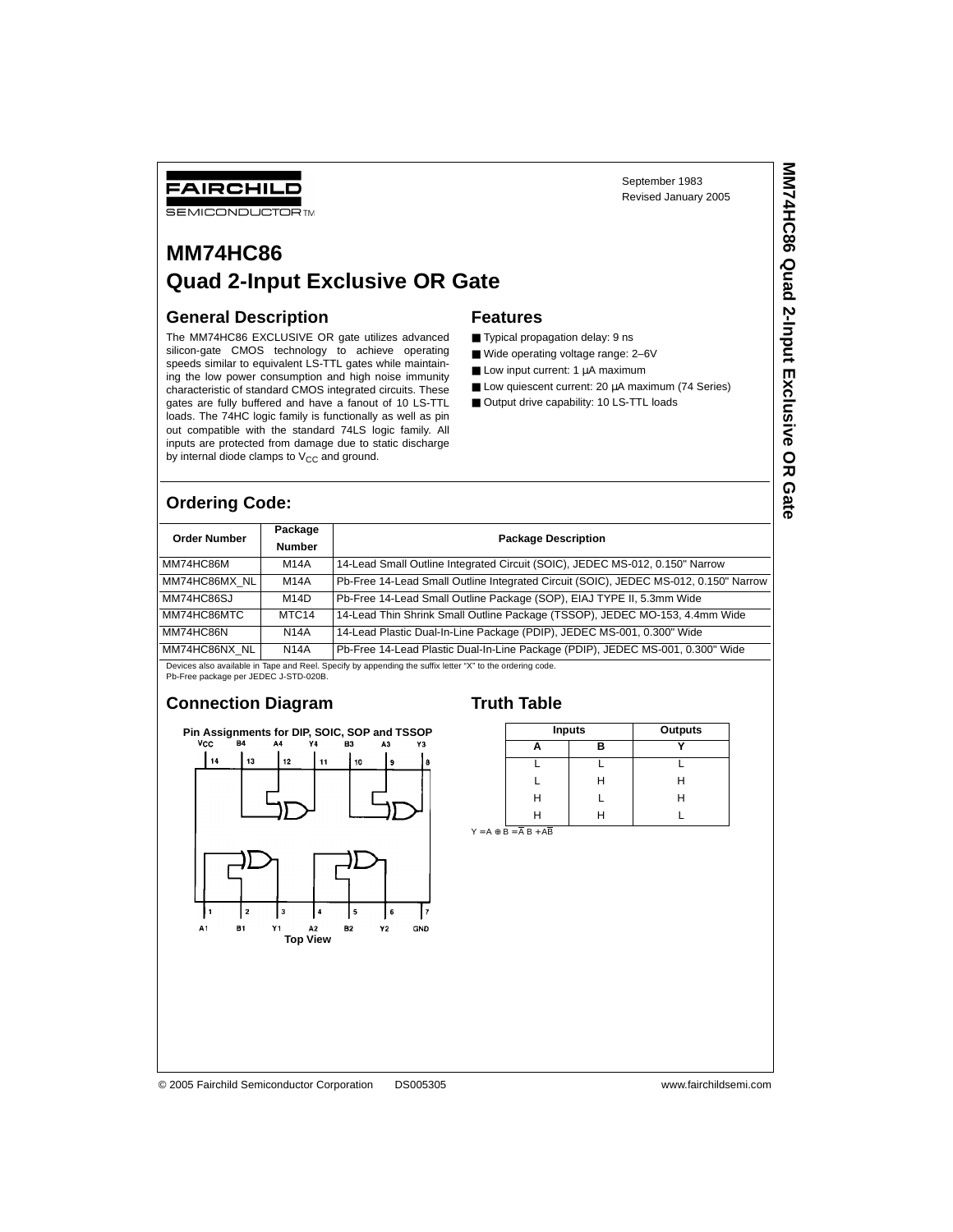# **Absolute Maximum Ratings**(Note 1)

| (Note 2)                                         |                                     |
|--------------------------------------------------|-------------------------------------|
| Supply Voltage $(V_{CC})$                        | $-0.5$ to $+7.0V$                   |
| DC Input Voltage $(V_{IN})$                      | $-1.5$ to $V_{CC}$ +1.5V            |
| DC Output Voltage ( $V_{\text{OUT}}$ )           | $-0.5$ to V <sub>CC</sub> +0.5V     |
| Clamp Diode Current ( $I_{IK}$ , $I_{OK}$ )      | $+20 \text{ mA}$                    |
| DC Output Current, per pin $(I_{OUT})$           | $\pm 25$ mA                         |
| DC $V_{CC}$ or GND Current, per pin ( $I_{CC}$ ) | $+50$ mA                            |
| Storage Temperature Range ( $T_{STG}$ )          | $-65^{\circ}$ C to $+150^{\circ}$ C |
| Power Dissipation $(P_D)$                        |                                     |
| (Note 3)                                         | 600 mW                              |
| S.O. Package only                                | 500 mW                              |
| Lead Temperature $(T_1)$                         |                                     |
| (Soldering 10 seconds)                           | 260°C                               |
|                                                  |                                     |

# **Recommended Operating Conditions**

|                                     | Min   | Max             | <b>Units</b> |  |  |
|-------------------------------------|-------|-----------------|--------------|--|--|
| Supply Voltage $(V_{CC})$           | 2     | 6               | V            |  |  |
| DC Input or Output Voltage          | 0     | V <sub>CC</sub> | V            |  |  |
| $(V_{IN}, V_{OIII})$                |       |                 |              |  |  |
| Operating Temperature Range $(T_A)$ | $-40$ | $+85$           | °C           |  |  |
| Input Rise or Fall Times            |       |                 |              |  |  |
| $(t_r, t_f)$ $V_{CC} = 2.0V$        |       | 1000            | ns           |  |  |
| $V_{CC} = 4.5V$                     |       | 500             | ns           |  |  |
| $V_{CC} = 6.0V$                     |       | 400             | ns           |  |  |

**Note 1:** Absolute Maximum Ratings are those values beyond which damage to the device may occur.

**Note 2:** Unless otherwise specified all voltages are referenced to ground. **Note 3:** Power Dissipation temperature derating — plastic "N" package: –<br>12 mW/°C from 65°C to 85°C.

# **DC Electrical Characteristics** (Note 4)

| Symbol          | Parameter             | <b>Conditions</b>                | $V_{CC}$ | $T_A = 25^{\circ}C$ |      |      | $T_A = -40$ to 85°C $T_A = -55$ to 125°C | <b>Units</b>   |
|-----------------|-----------------------|----------------------------------|----------|---------------------|------|------|------------------------------------------|----------------|
|                 |                       |                                  |          | Typ                 |      |      | <b>Guaranteed Limits</b>                 |                |
| $V_{\text{IH}}$ | Minimum HIGH Level    |                                  | 2.0V     |                     | 1.5  | 1.5  | 1.5                                      | $\overline{V}$ |
|                 | Input Voltage         |                                  | 4.5V     |                     | 3.15 | 3.15 | 3.15                                     | $\vee$         |
|                 |                       |                                  | 6.0V     |                     | 4.2  | 4.2  | 4.2                                      | $\vee$         |
| $V_{\parallel}$ | Maximum LOW Level     |                                  | 2.0V     |                     | 0.5  | 0.5  | 0.5                                      | $\overline{V}$ |
|                 | Input Voltage         |                                  | 4.5V     |                     | 1.35 | 1.35 | 1.35                                     | $\vee$         |
|                 |                       |                                  | 6.0V     |                     | 1.8  | 1.8  | 1.8                                      | $\vee$         |
| $V_{OH}$        | Minimum HIGH Level    | $V_{IN} = V_{IH}$ or $V_{II}$    |          |                     |      |      |                                          |                |
|                 | Output Voltage        | $ I_{OUT}  \leq 20 \mu A$        | 2.0V     | 2.0                 | 1.9  | 1.9  | 1.9                                      | $\vee$         |
|                 |                       |                                  | 4.5V     | 4.5                 | 4.4  | 4.4  | 4.4                                      | $\vee$         |
|                 |                       |                                  | 6.0V     | 6.0                 | 5.9  | 5.9  | 5.9                                      | $\vee$         |
|                 |                       | $V_{IN} = V_{IH}$ or $V_{IL}$    |          |                     |      |      |                                          |                |
|                 |                       | $ I_{\text{OUT}}  \leq 4.0$ mA   | 4.5V     | 4.2                 | 3.98 | 3.84 | 3.7                                      | $\vee$         |
|                 |                       | $ I_{OUT}  \leq 5.2$ mA          | 6.0V     | 5.7                 | 5.48 | 5.34 | 5.2                                      | $\vee$         |
| $V_{OL}$        | Maximum LOW Level     | $V_{IN} = V_{IH}$ or $V_{II}$    |          |                     |      |      |                                          |                |
|                 | Output Voltage        | $ I_{OUT}  \leq 20 \mu A$        | 2.0V     | $\mathbf 0$         | 0.1  | 0.1  | 0.1                                      | $\vee$         |
|                 |                       |                                  | 4.5V     | $\Omega$            | 0.1  | 0.1  | 0.1                                      | $\vee$         |
|                 |                       |                                  | 6.0V     | $\mathbf 0$         | 0.1  | 0.1  | 0.1                                      | $\vee$         |
|                 |                       | $V_{IN} = V_{IH}$ or $V_{IL}$    |          |                     |      |      |                                          |                |
|                 |                       | $ I_{\text{OUT}}  \leq 4.0$ mA   | 4.5V     | 0.2                 | 0.26 | 0.33 | 0.4                                      | $\vee$         |
|                 |                       | $ I_{\text{OUT}} $ $\leq$ 5.2 mA | 6.0V     | 0.2                 | 0.26 | 0.33 | 0.4                                      | $\vee$         |
| $I_{IN}$        | Maximum Input         | $V_{IN} = V_{C}C$ or GND         | 6.0V     |                     | ±0.1 | ±1.0 | ±1.0                                     | μA             |
|                 | Current               |                                  |          |                     |      |      |                                          |                |
| $I_{\rm CC}$    | Maximum Quiescent     | $V_{IN} = V_{CC}$ or GND         | 6.0V     |                     | 2.0  | 20   | 40                                       | μA             |
|                 | <b>Supply Current</b> | $I_{OUT} = 0 \mu A$              |          |                     |      |      |                                          |                |

Note 4: For a power supply of 5V ±10% the worst case output voltages (V<sub>OH</sub>, and V<sub>OL</sub>) occur for HC at 4.5V. Thus the 4.5V values should be used when designing with this supply. Worst case V<sub>IH</sub> and V<sub>IL</sub> occur at V<sub>CC</sub> = 5.5V and 4.5V respectively. (The V<sub>IH</sub> value at 5.5V is 3.85V.) The worst case leakage current ( $I_{IN}$ ,  $I_{CC}$ , and  $I_{OZ}$ ) occur for CMOS at the higher voltage and so the 6.0V values should be used.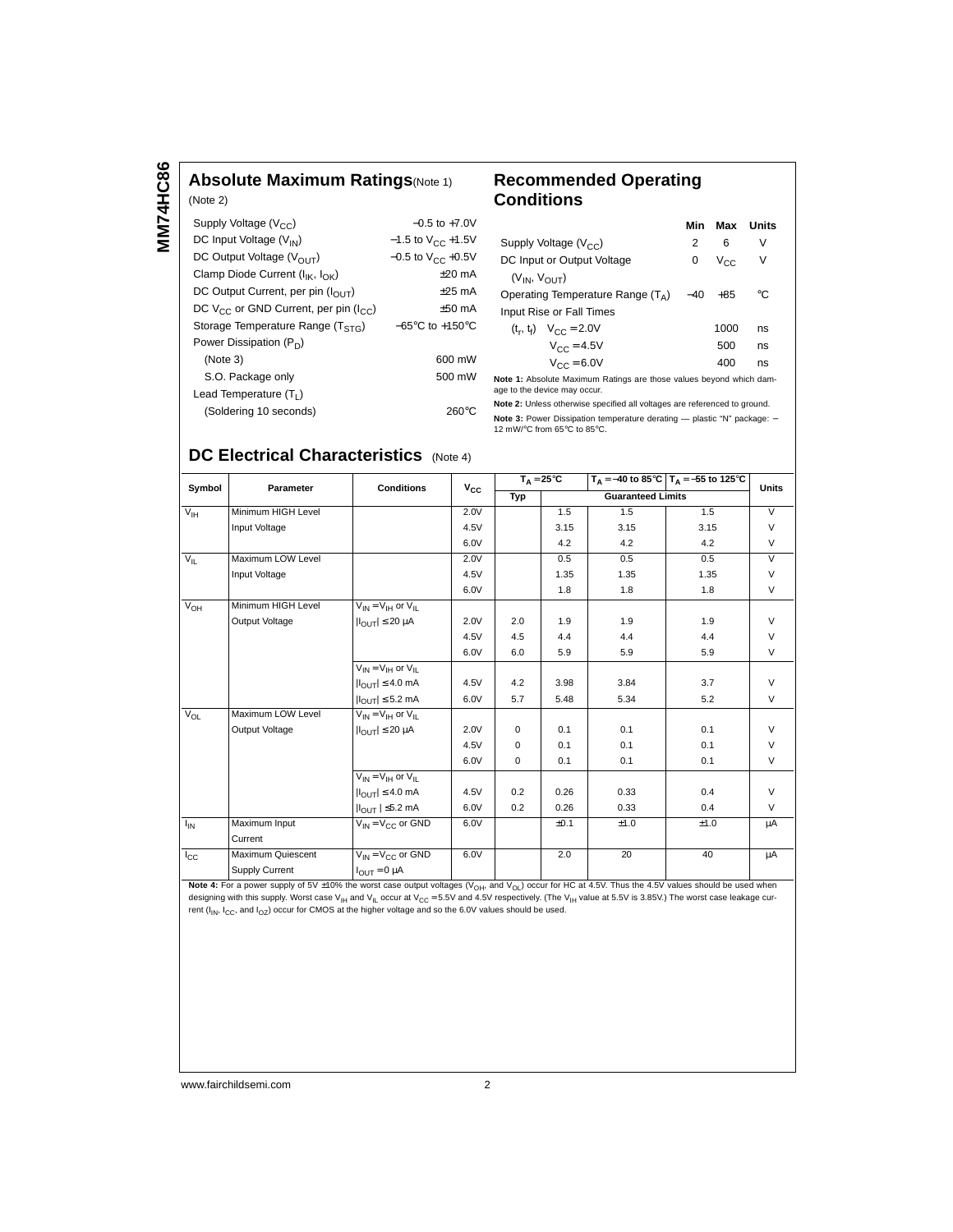|                               | <b>AC Electrical Characteristics</b><br>$V_{CC}$ = 5V, T <sub>A</sub> = 25°C, C <sub>1</sub> = 15 pF, t <sub>r</sub> = t <sub>f</sub> = 6 ns |                   |     |                     |              |
|-------------------------------|----------------------------------------------------------------------------------------------------------------------------------------------|-------------------|-----|---------------------|--------------|
| Symbol                        | Parameter                                                                                                                                    | <b>Conditions</b> | Typ | Guaranteed<br>Limit | <b>Units</b> |
| $t_{\rm PHL}$ , $t_{\rm PLH}$ | Maximum Propagation<br>Delay                                                                                                                 |                   | 12  | 20                  | ns           |

# **AC Electrical Characteristics**

 $\big|$  V<sub>CC</sub> = 2.0V to 6.0V, C<sub>L</sub> = 50 pF, t<sub>r</sub> = t<sub>f</sub> = 6 ns (unless otherwise specified)

| Symbol                              | Parameter            | <b>Conditions</b> | $v_{\rm cc}$ | $T_A = 25^{\circ}C$             |     |     | $T_A = -40$ to 85°C $T_A = -55$ to 125°C | <b>Units</b> |  |
|-------------------------------------|----------------------|-------------------|--------------|---------------------------------|-----|-----|------------------------------------------|--------------|--|
|                                     |                      |                   |              | <b>Guaranteed Limits</b><br>Typ |     |     |                                          |              |  |
| t <sub>PHL</sub> , t <sub>PLH</sub> | Maximum Propagation  |                   | 2.0V         | 60                              | 120 | 151 | 179                                      | ns           |  |
|                                     | Delay                |                   | 4.5V         | 12                              | 24  | 30  | 36                                       | ns           |  |
|                                     |                      |                   | 6.0V         | 10                              | 20  | 26  | 30                                       | ns           |  |
| $t_{\text{T LH}}, t_{\text{THL}}$   | Maximum Output Rise  |                   | 2.0V         | 30                              | 75  | 95  | 110                                      | ns           |  |
|                                     | and Fall Time        |                   | 4.5V         | 8                               | 15  | 19  | 22                                       | ns           |  |
|                                     |                      |                   | 6.0V         | 7                               | 13  | 16  | 19                                       | ns           |  |
| $C_{PD}$                            | Power Dissipation    | (per gate)        |              | 25                              |     |     |                                          | pF           |  |
|                                     | Capacitance (Note 5) |                   |              |                                 |     |     |                                          |              |  |
| $C_{IN}$                            | Maximum Input        |                   |              | 5                               | 10  | 10  | 10                                       | pF           |  |
|                                     | Capacitance          |                   |              |                                 |     |     |                                          |              |  |

Note 5: C<sub>PD</sub> determines the no load dynamic power consumption, P<sub>D</sub> = C<sub>PD</sub> V<sub>CC</sub><sup>2</sup> f + I<sub>CC</sub> V<sub>CC</sub>, and the no load dynamic current consumption,  $I_S = C_{PD} V_{CC} f + I_{CC}.$ 

3 www.fairchildsemi.com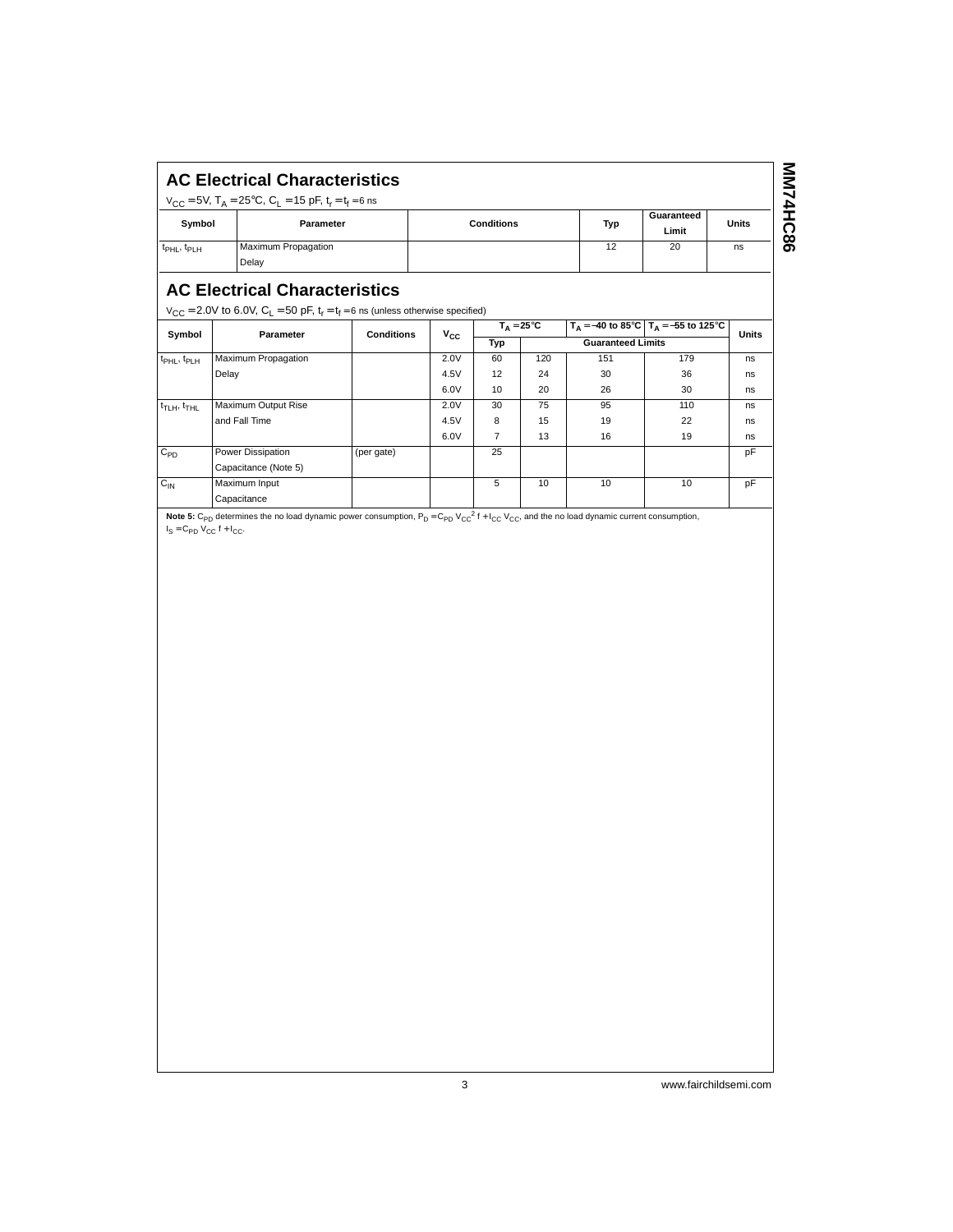

www.fairchildsemi.com 4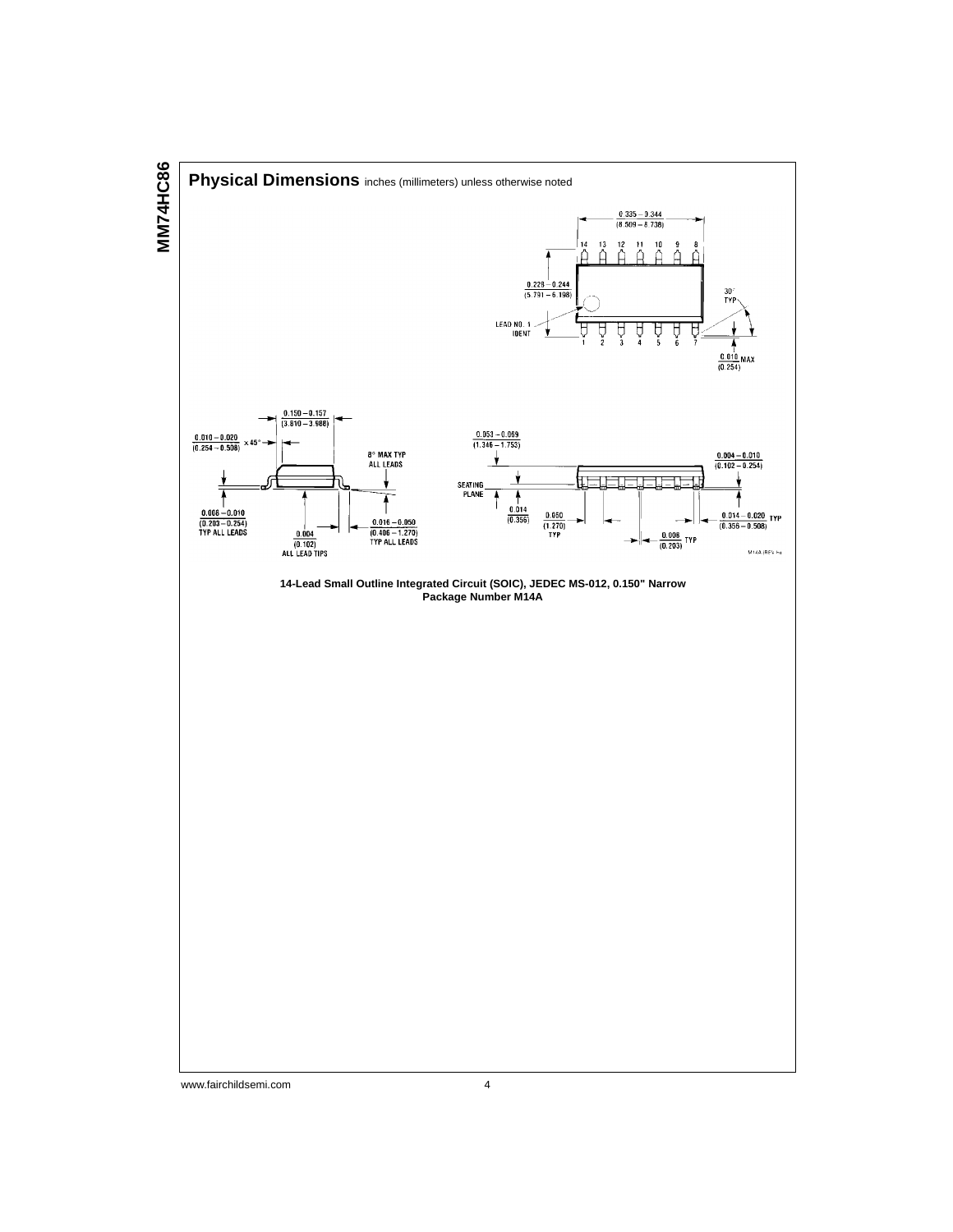

**MN74HC86 MM74HC86**

5 www.fairchildsemi.com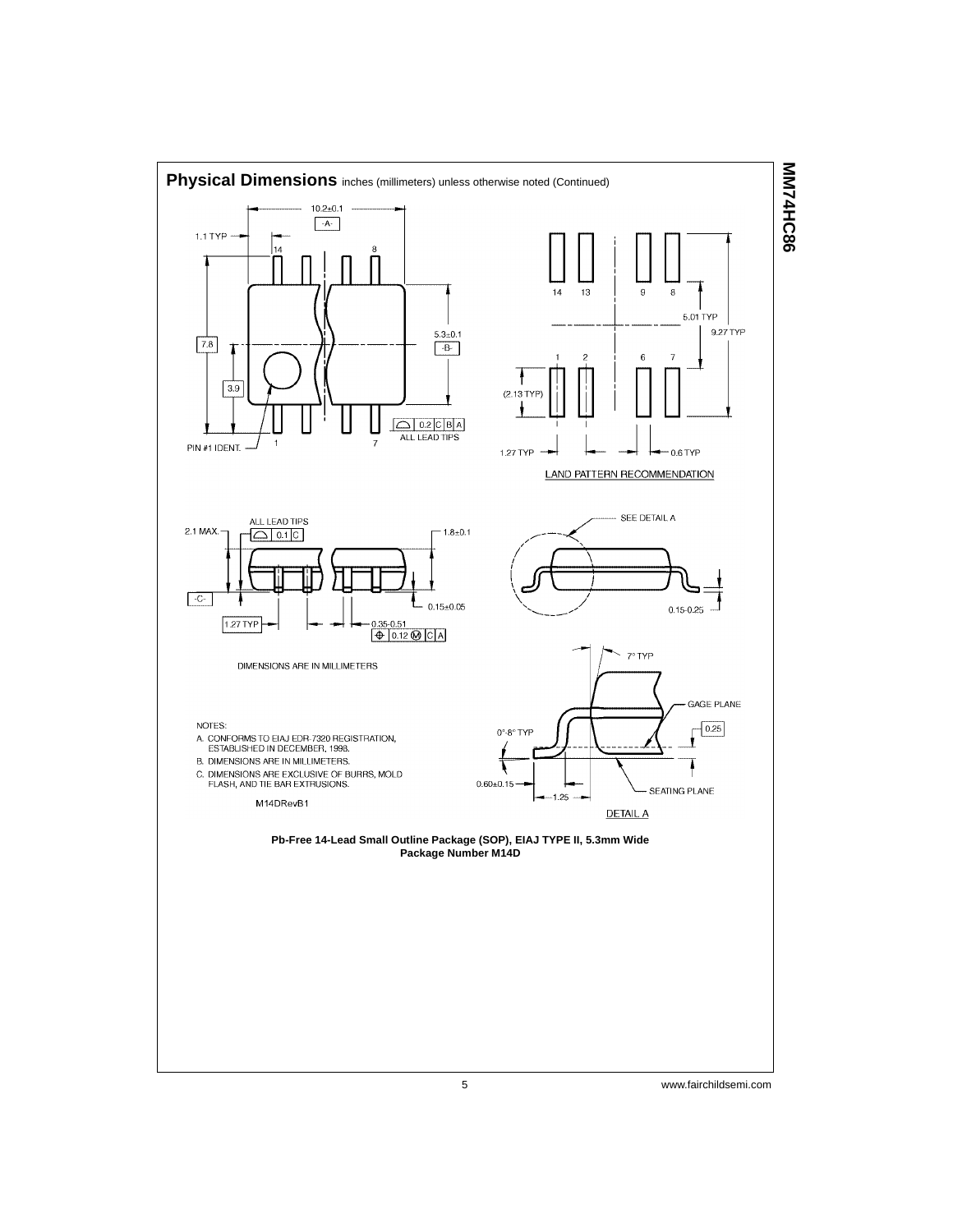